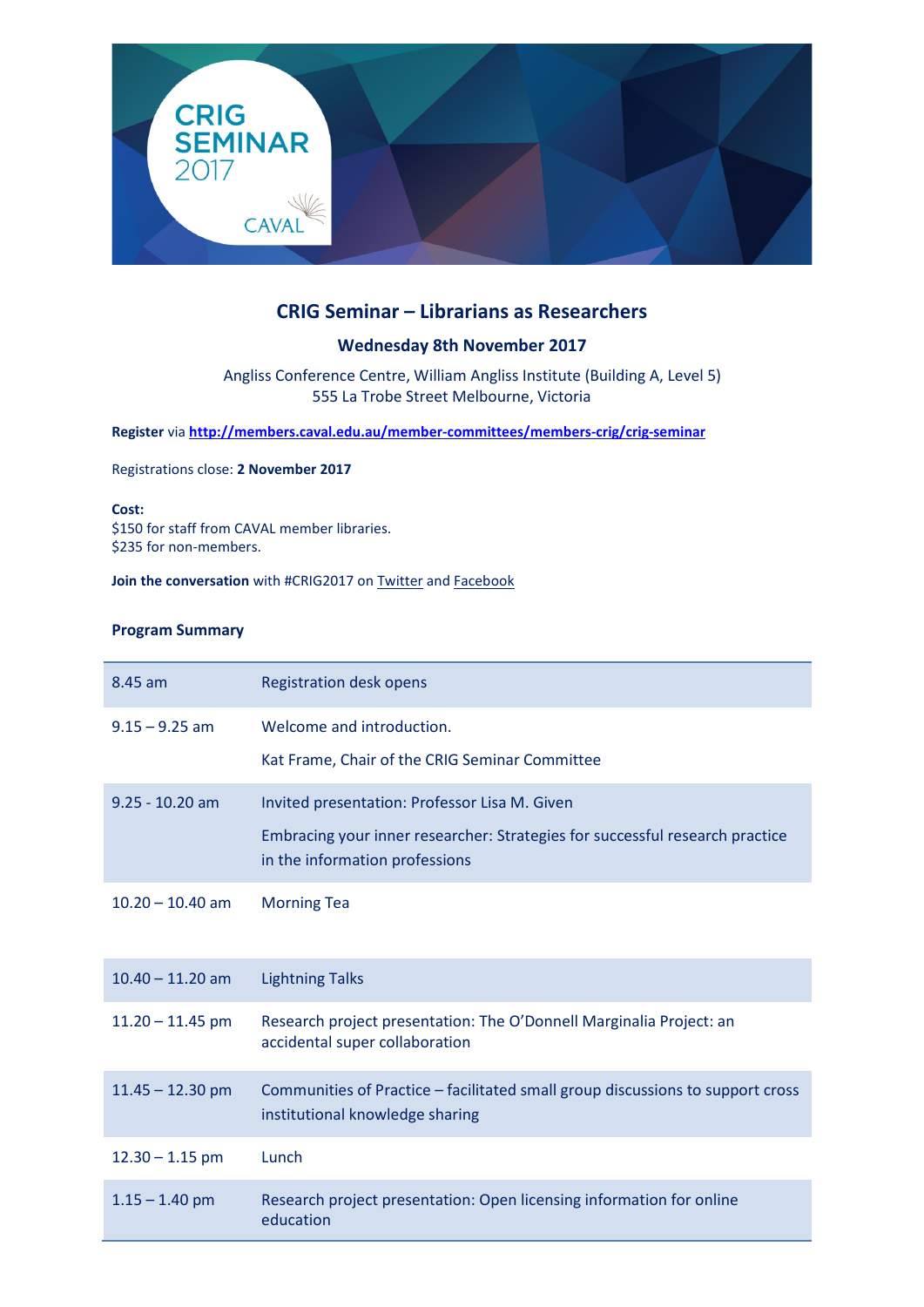

# 1.45 – 3.00 pm Breakout Sessions - nominate your preferred session at registration

Session 1: Moving from question to project: Creating meaningful research Session 2: Doing a PhD: Why on Earth would you do that to yourself?! Session 3: Break & enter: Research collaboration doesn't happen overnight Session 4: Participatory research for a better library homepage

|                  | <b>Further details below</b>                                                                                                                      |
|------------------|---------------------------------------------------------------------------------------------------------------------------------------------------|
| $3.00 - 3.15$ pm | <b>Tea/Coffee Break</b>                                                                                                                           |
| $3.15 - 3.40$ pm | Research project presentation: Gathering the glue and the glitter: a visual<br>arts-based inquiry into academic perceptions of liaison librarians |
| $3.40 - 4.25$ pm | Invited presentation: Dr Sue Reynolds & Ellen O'Hehir<br>A match made in heaven: Practitioners and academics researching together                 |
| $4.25 - 4.40$ pm | Wrap-up                                                                                                                                           |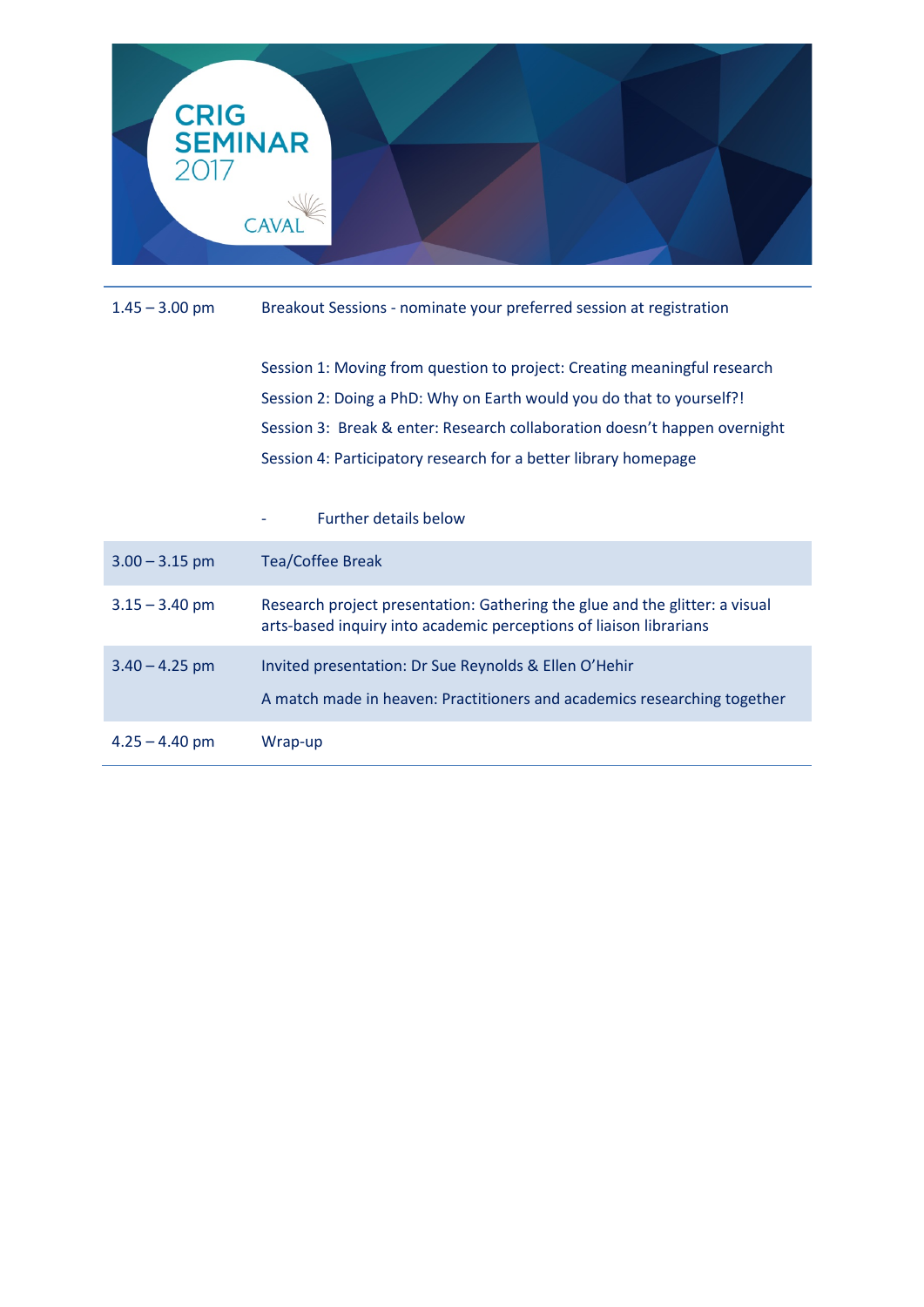

# **Invited Presentation**

**Title: Embracing your inner researcher: Strategies for successful research practice in the information professions**

**Professor Lisa Given - Associate Dean, Research and Development for the Faculty of Health, Arts and Des**i**gn – Swinburne University of Technology**

#### **Abstract:**

Information professionals are uniquely positioned to engage in research-informed practice, whether they are working in academic or public libraries, archives, or other information settings. However, becoming a successful researcher-practitioner often involves embracing new skills, questioning the status quo, and embracing a research mind-set. This talk will explore the research journey within the information professions, with a focus on strategies for fostering a research culture in the workplace and developing personal research expertise. Examples will be shared from the ARC-funded Library and Information Science Research Australia (LISRA) project, as well as lessons learned from various projects involving the mentoring of information professionals in research activities.

**Bio:** Professor Lisa M. Given is Associate Dean, Research and Development for the Faculty of Health, Arts and Design, Swinburne University of Technology. Lisa's research explores individuals' information behaviours in the workplace, with a focus on technology use for research engagement and knowledge translation between researchers and practitioners. A former member of the Australian Research Council's (ARC) College of Experts and incoming President of the Association for Information Science and Technology (ASIST) Lisa's research is positioned primarily in the discipline of information science and uses social sciences and humanities approaches to explore users' experiences with technology and information sharing. She is co-investigator (with Prof Helen Partridge) on the ARC Linkage-funded project, Library and Information Science Research Australia project, in partnership with ALIA and NSLA. A former Director of the International Institute for Qualitative Methodology (University of Alberta, Canada), Lisa has received numerous awards and published extensively as an information scientist and as a qualitative methodologist. She coauthored Looking for Information: A Survey of Research on Information Seeking, Needs and Behavior (Emerald 2016) and is author of 100 Questions (and Answers) About Qualitative Research (Sage 2016). Additional information can be found online at [http://www.lisagiven.com](http://www.lisagiven.com/)

# **@lisagiven**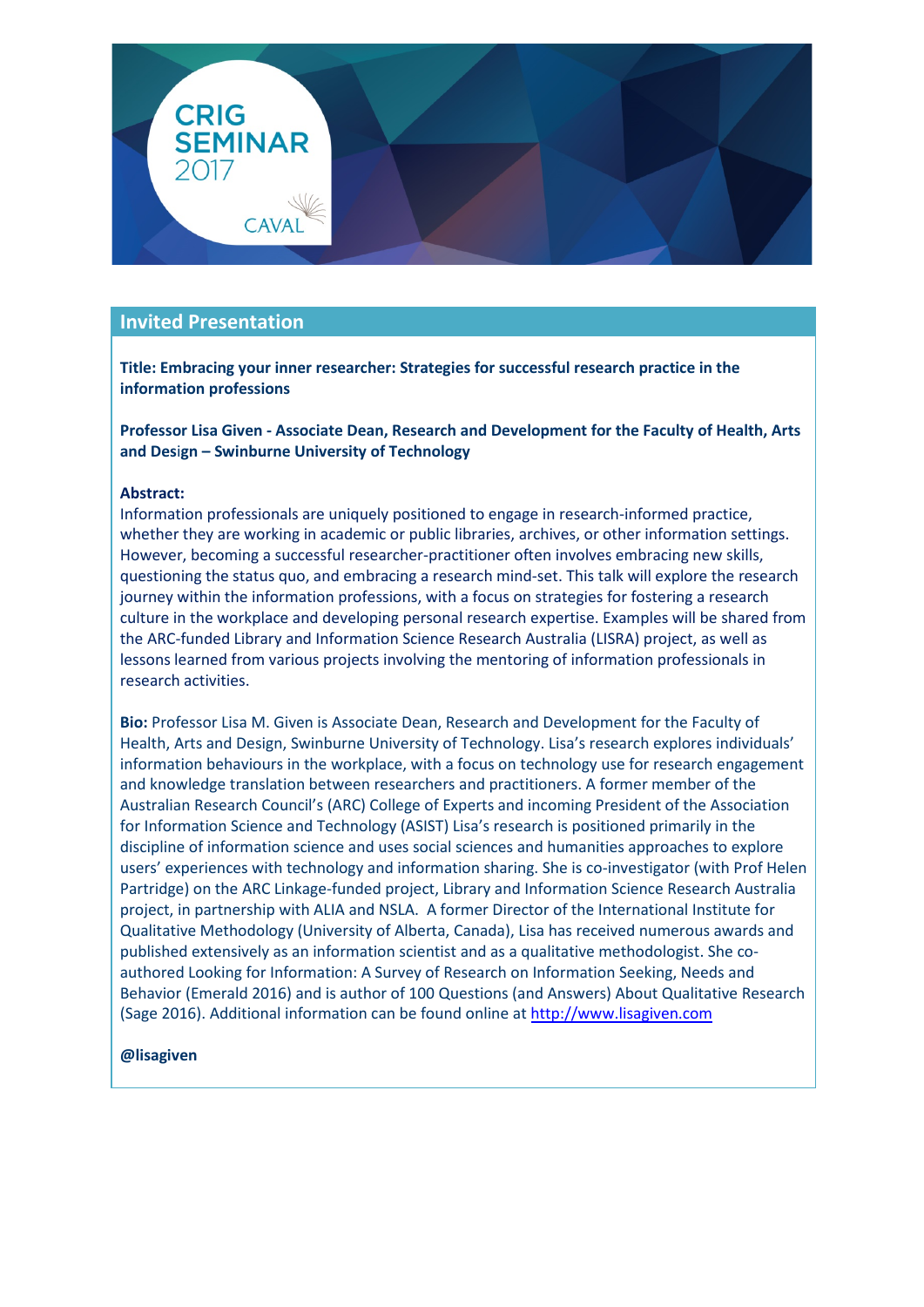

# **Invited Presentation**

# **Title: A match made in heaven: Practitioners and academics researching together**

# **Dr Sue Reynolds – Senior Lecturer in Information Management – RMIT University**  $\mathcal{R}_{\mathcal{L}}$

#### **Ellen O'Hehir – Librarian - Monash University**

**Abstract:** A research partnership between academics and practitioners is an opportunity too good to overlook. Academics have a mandate to research and disseminate, and the skills and experience to do so. LIS practitioners often do not have time to research, or a perceived reason to do so, but they have real-life data and projects which can be analysed and synthesised into research outputs. Academics who partner with practitioners can help overcome some of the obstacles and realise some of the benefits for practitioners, while improving their own research output and fostering industry links. This is a match made in LIS heaven! Sue and Ellen will present real-life examples of how academics and practitioners can work together to research and publish.

#### **Bios:**

**Sue Reynolds** is an academic in Information Management at RMIT University. Sue commenced her professional career as a teacher-librarian before teaching LIS in California, Vietnam and TAFE. She has also worked as an editor for the Victorian Education Department's Library Branch and is currently on the JALIA Editorial Board. Sue's main teaching areas are cataloguing and classification, and the professional experience. Her research interests include the history of libraries, scholarship of teaching, especially preparing graduates for the profession, and online teaching. She has published journal articles, book chapters and a history of the Supreme Court Library.

**Ellen O'Hehir** is working at Monash University Library in the Research and Learning team as a librarian. Since completing her Master of Information Management at RMIT University in 2014, she continues to develop her skills in information and research competencies within the academic library context. Issues surrounding, digital literacy, freedom of access to information and future models for academic libraries are her areas of interest. Ellen was recently National Co-convener of the ALIA Students and New Graduates Group and in this role she focused on encouraging all information management students and new graduates to be proactively increasing their professional skill sets and networks, with an emphasis on creating strong collaborative ties between students and new graduates with their more experienced peers.

**@SueReynoldsRMIT @ellenoheh**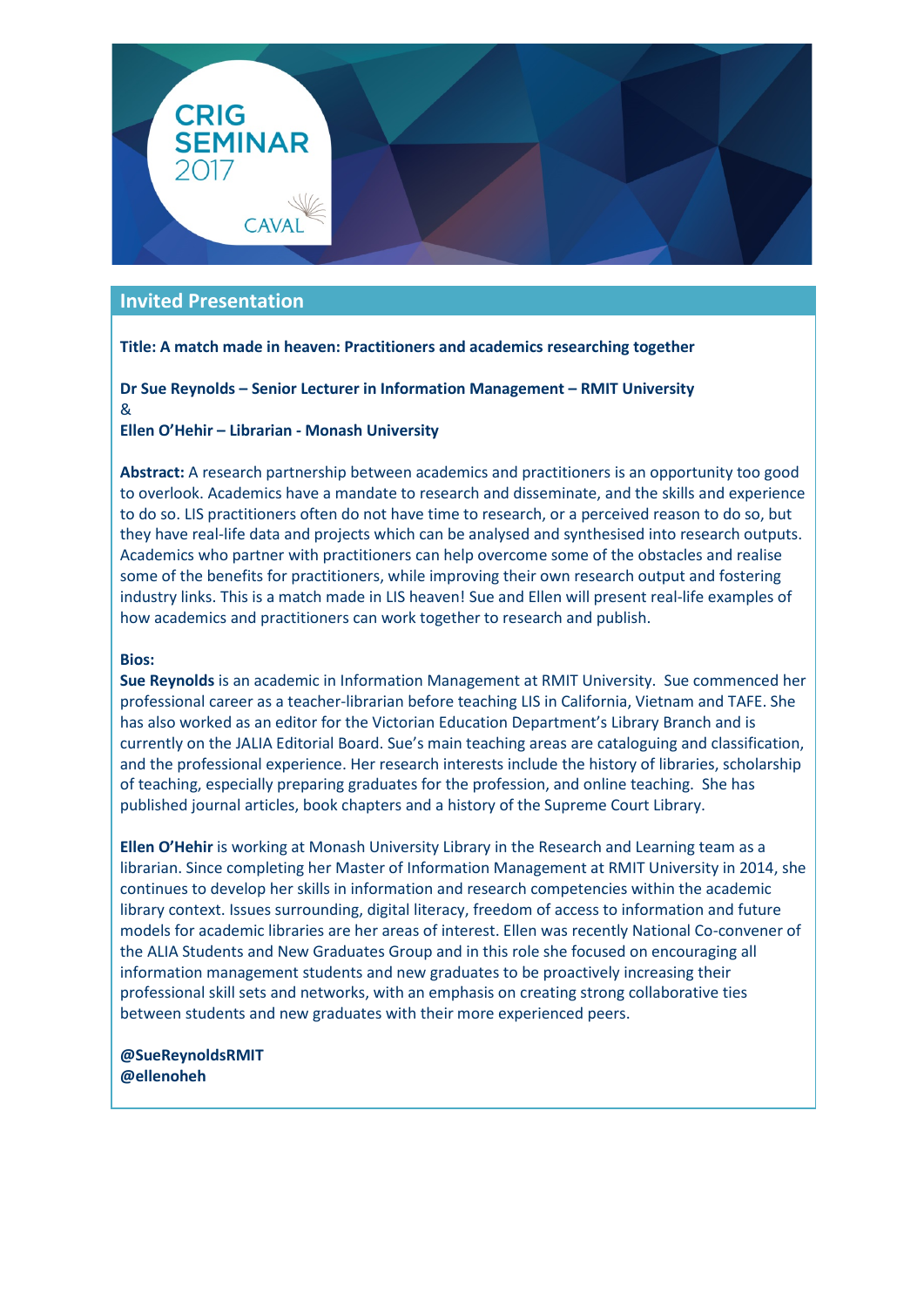

# **Lightning talks**

# **From isolation to belonging: a community of scholars at Matheson Library**

Jenny Casey – Subject Librarian, Faculty of Arts – Monash University **Abstract:** In April 2015 a group of history graduate researchers were asked what they really wanted the library to do for them. What organically evolved was a Eureka! moment resulting in the Matheson Library's Arts Community of Practice. Its members meet regularly to discuss a wide range of issues and develop new skills. Focusing on a different theme each time, either librarians, learning skills advisers, guest speakers or members share their expertise on a topic and facilitate discussion - helped by all-important coffee, tea, cheese and biscuits. This talk highlights the learnings from this innovative program and asks, where to now?

#### **Recruiting for Research - Teaching and Learning in the Archive**

#### Antony Catrice – University Archivist – Deakin University

**Abstract:** When important collections in university libraries and archives are underutilised, a proactive approach to engagement with researchers and students can produce powerful results. Deakin University Archives has ventured into a more direct engagement with Deakin students through teaching activities, improving accessibility to collections and collection items and running internship programs to encourage and direct research activities. The library/archive has also found a role in creating records and resources of undocumented stories that will be the research material for the future. The Deakin in 9 Objects internship focuses on research on library, archive and museum objects to produce a creative work and the Allambie site internship recognises the archive building itself (formerly an institution for out of home care), creating historical resources, organising a reunion for past residents and undertaking oral histories. These activities are designed to increase the visibility of often overlooked collections and collection items, an improve recognition of the role of the archive, and produce positive research outcomes for students.

#### **'Save the Puppy' – Gamifying Legislative Research Classes**

#### Michelle De Aizpurua – Librarian – Monash University

**Abstract:** Research classes can often be challenging for both the teacher and the student, especially when the content is technical or complex. We are continually asking ourselves how we can increase student engagement, learning, and retention. One method that has gained popularity recently is gamification. This involves utilising game mechanics, such as points, levels or rewards, to encourage involvement and motivation. In a nutshell, it makes learning fun! At Monash, we have recently trialled a digital game where students work as a class, facilitated by the librarian, to research legislation. The quest? To save a stolen puppy before it's too late!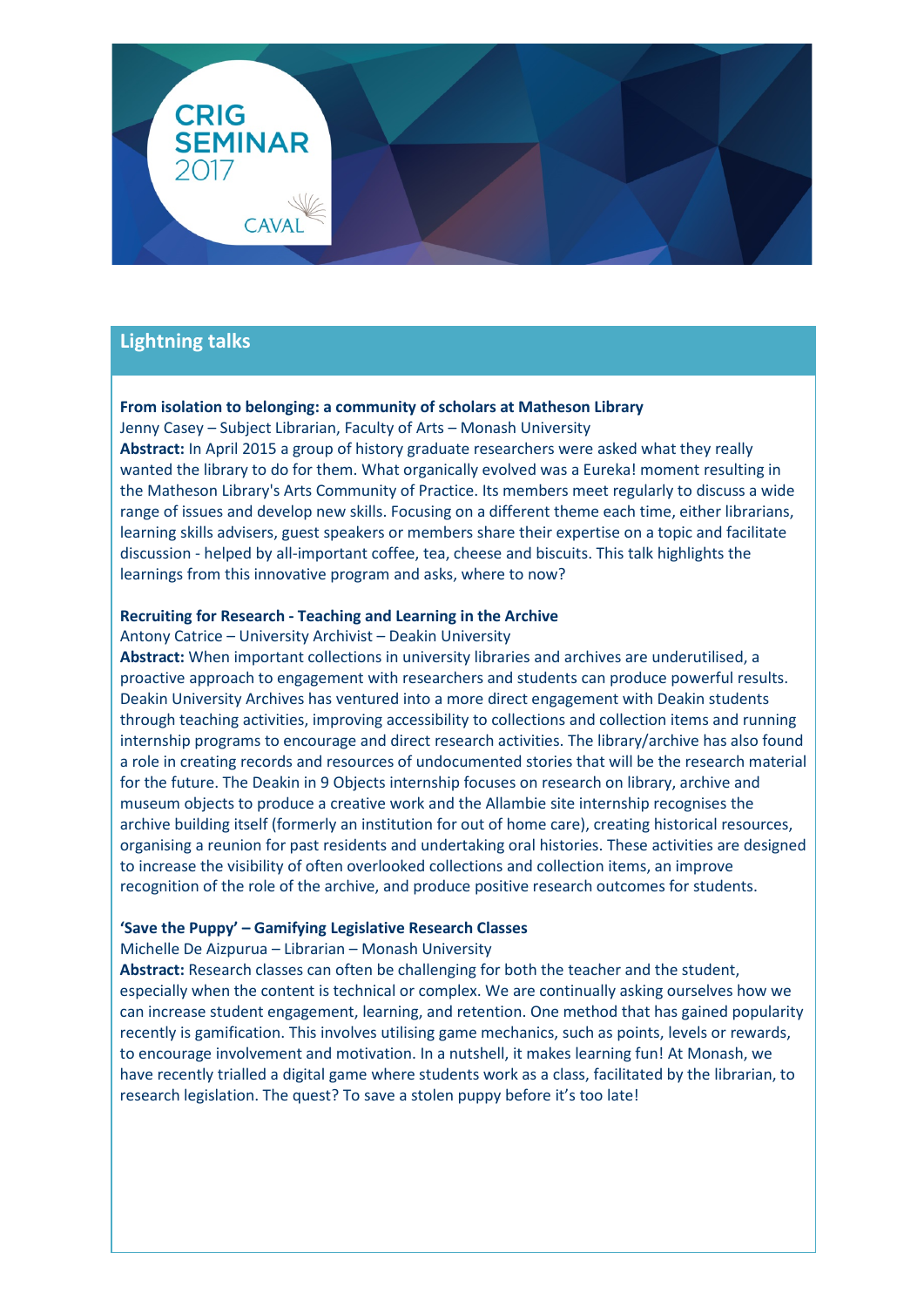

# **A Game of CRAAP**

Peggy Hsu – Liaison Librarian – Federation University **Abstract:** Most librarians will be aware of the CRAAP Test as an acronym for the five criteria by which resources can be evaluated. Come on a journey of learning as the CRAAP Test is gamified, creating an engaging online learning resource for students.

# **Practice makes perfect: How research participation made me a better librarian**

Maureen O'Brien – Senior Librarian - Health Sciences – Australian Catholic University **Abstract:** I am co-writing a systematic review with a colleague in the School of Psychology, an experience that has helped raise my awareness of common research pitfalls. Hands-on experience has given me greater insight into the research process, for example, the importance of documenting search strategies and results for each database. Such learnings I now share with researchers, along with strategies for more effective and efficient searching. Not only did this project change my approach to researcher support, but has transformed the way I deliver information literacy.

# **Operation RED Embed**

Katie Wiese – Coordinator, Training (Library) – La Trobe University

**Abstract:** At La Trobe, the university aims to provide holistic and coordinated support for the development of higher degree students and researchers, through partnerships across the university. Three different areas provide researcher education, Library, Researcher Education and Development Unit and Research Infrastructure. Bringing researcher education under one umbrella and fostering collaboration across these teams (including the Library's Training Coordinator being embedded within the Research Education and Development unit) has allowed the creation of a comprehensive researcher education program. This talk will discuss the challenges and successes in breaking down silos to provide a cross-departmental program.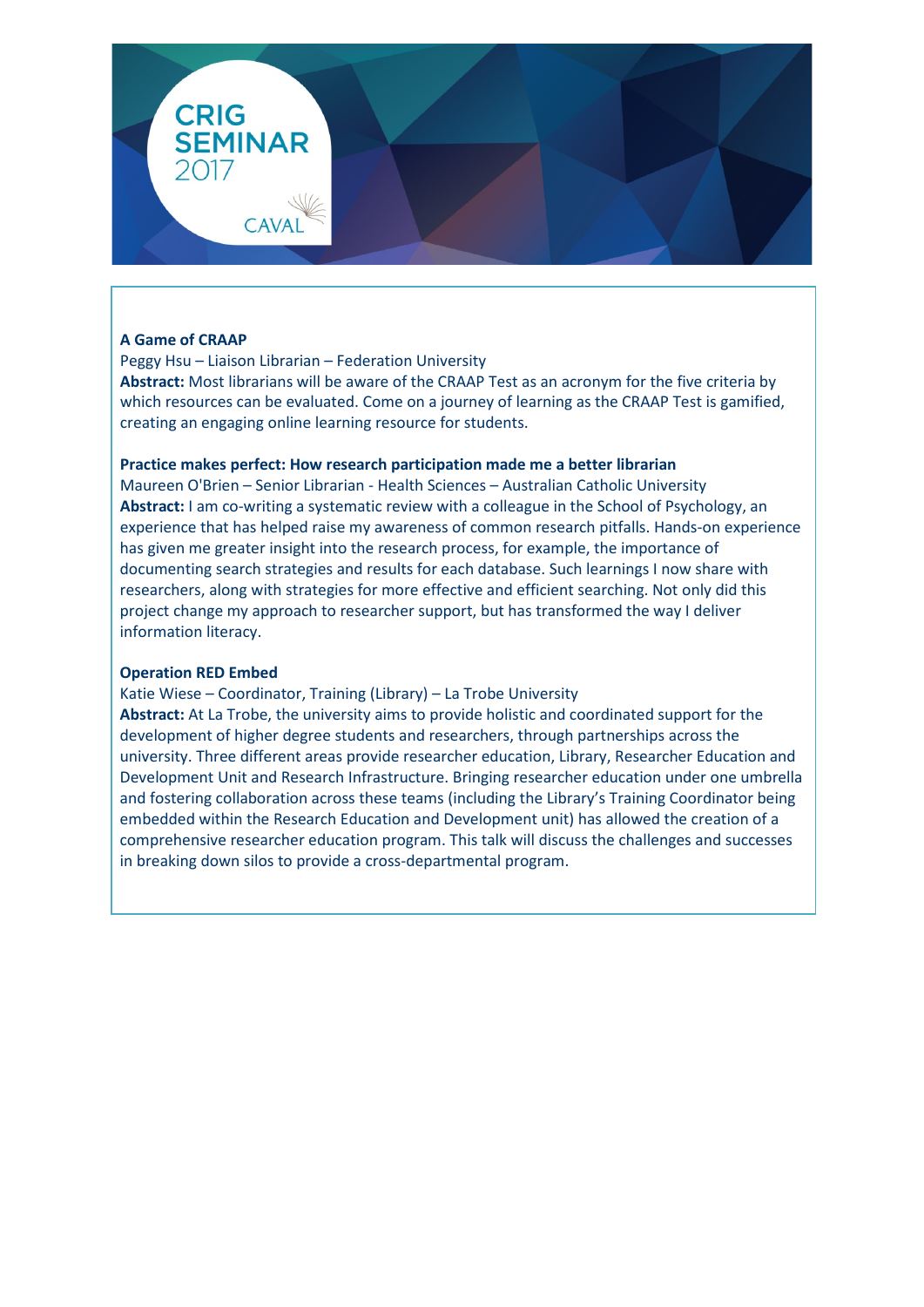

# **Research project presentation**

# **The O'Donnell Marginalia Project: an accidental super collaboration**

**Dr Julia Kuehns -** Liaison Librarian (Research) Arts - University of Melbourne

**Abstract:** Nicholas Michael O'Donnell (1862-1920) was Melbourne's foremost Gaelic scholar. His engagement with Irish culture and contemporary Irish affairs – despite never actually having visited Ireland – is evidenced by his extensive personal book collection. Now held at Newman College and comprising around 700 books and 300 pamphlets, many of the items contain annotations and marginalia in O'Donnell's hand – a fascinating social commentary, and window into his idiosyncratic reading practices.

The O'Donnell Marginalia Project, begun in mid-2016, aims to facilitate meta-engagement with O'Donnell's collection. A specifically-designed, publically-available website showcases select pages from books in the O'Donnell Collection. This presentation will:

• investigate the role of marginalia and annotations as evidence of an individual's reading practices

• describe the process from project conception to its current state, emphasising the "accidental" collaborations that helped shape it

• discuss Omeka as the choice of platform to design the website, and future plans and directions for the project.

**Bio:** Julia has been working as Research Liaison Librarian (Arts) since mid-2015. Previously she worked as a cataloguer, library service officer, and collection manager, as well as in a number of editorial roles. A serial collector of university degrees, amongst other qualifications she holds a PhD from the University of Glasgow (where her doctoral research explored the textual transmission and manuscript tradition of an Early Modern Irish death tale, Oidheadh Con Culainn). Julia is a passionate Zotero user and was excited to discover that Google Scholar recently indexed her first citation, officially giving her an h-index

# **@jules\_s\_k**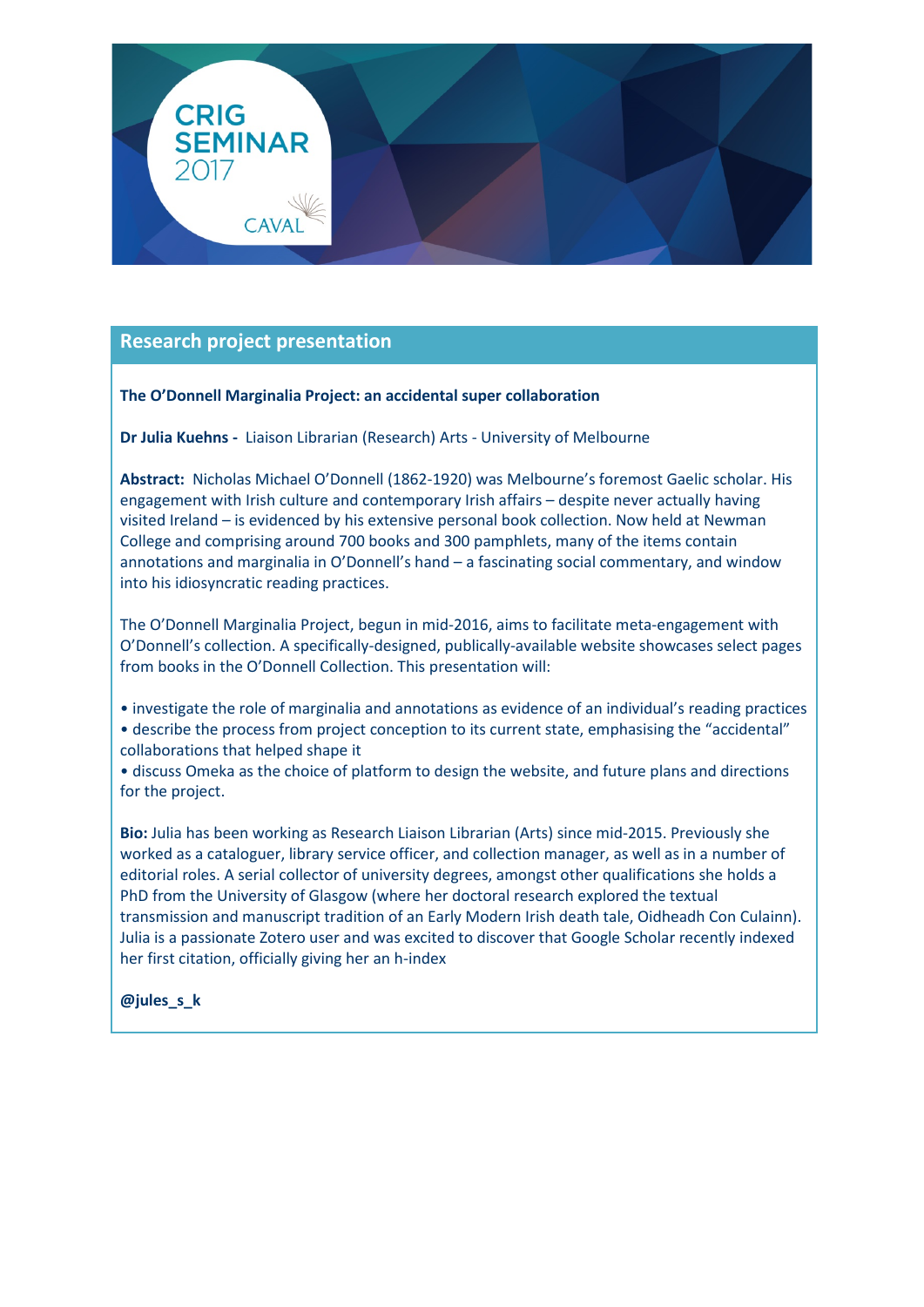

# **Research project presentation**

# **Open licensing information for online education**

**Robin Wright -** Manager, Licensing, Acquisitions and Copyright – Swinburne University of **Technology** 

**Abstract:** This session will provide information on the aims and outcomes of the Open Education Licensing (OEL) project 2015-17. The OEL project was a joint research project conducted by Swinburne University of Technology and the University of Tasmania with funding from the Office for Learning and Teaching. The project team worked with stakeholders from universities around Australia to develop the [OEL Toolkit,](https://protect-au.mimecast.com/s/YZ52BmirL19EI1?domain=oel.edu.au) which aims to help educators and higher education managers make effective licensing decisions when implementing open online education resources and services. The online toolkit provides customised licensing information based the responses of a user to a series of questions about their planned use of OER. Users can then print out or email their own individualised open licensing guidance summary. The presentation will provide some background on the OEL research project and methodology and will include a live demonstration of the OEL Toolkit.

**Bio:** Robin is a copyright lawyer with an interest in the intersection of copyright and digital technologies within the education and cultural sectors. She is currently Copyright Manager at Swinburne University of Technology and Project Leader on the research project *Effective open licensing policy and practice for Australian universities: making online education really work*. Robin was previously a Research Fellow at the Centre for Media & Communications Law at Melbourne Law School and has also worked as a solicitor and in the film industry in Australia and the UK.

# **@hillcite**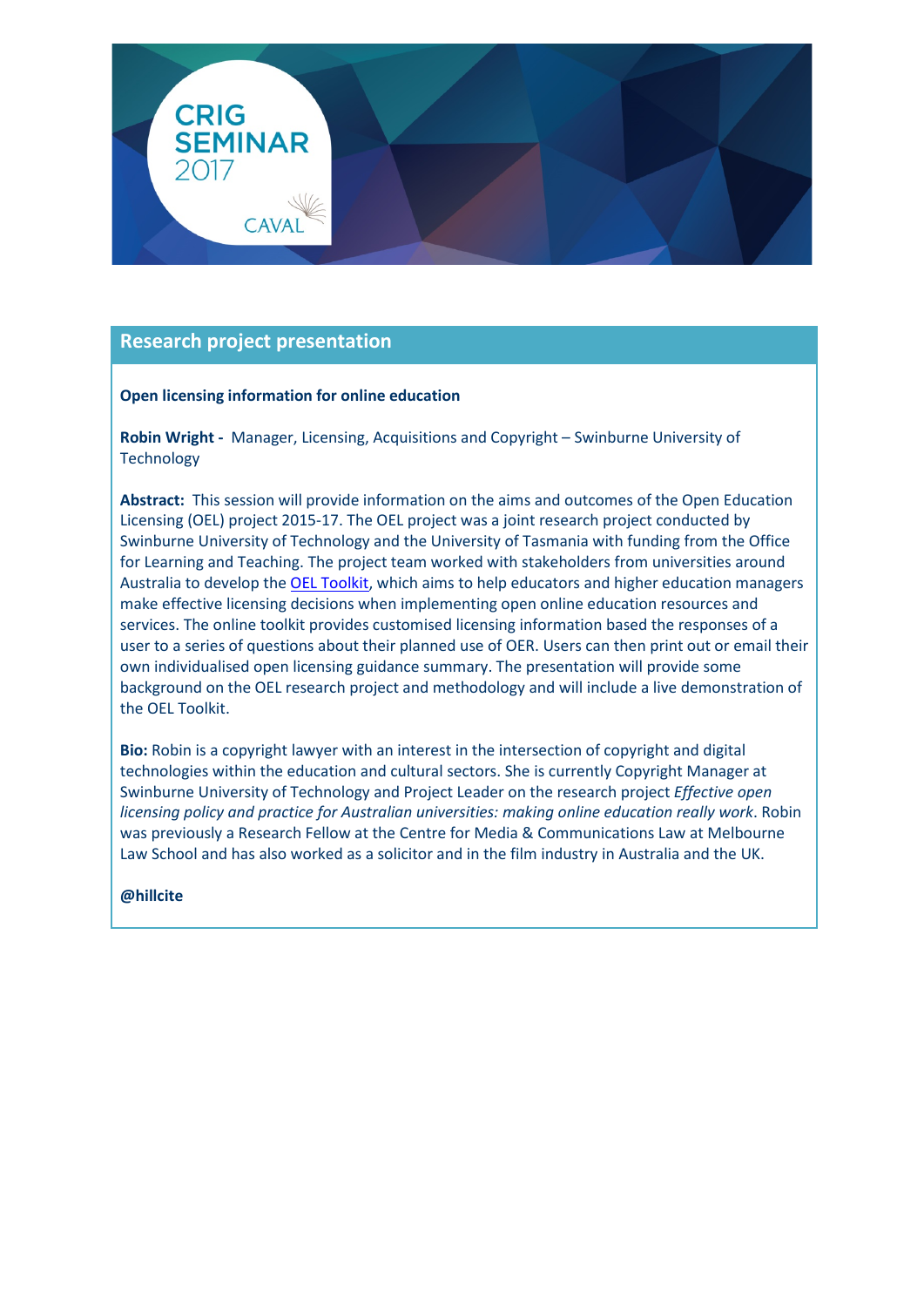

# **Research project presentation**

**Gathering the glue and the glitter: a visual arts-based inquiry into academic perceptions of liaison librarians**

**Deirdrie Gregory -** Liaison Librarian (Faculty of Science, Engineering and the Built Environment) **-**  Deakin University

**Josephine Le Clerc -** Liaison Librarian (Faculty of Science, Engineering and the Built Environment) **-**  Deakin University

**Marina Minns -** Liaison Librarian (Faculty of Arts and Education) **-** Deakin University

**Abstract:** How do academics perceive the role of liaison librarians? We really did want to know. This question was posed to academic staff as part of a study by liaison librarians at Deakin University. A unique arts-based methodology was applied to collect the data exploring academic perceptions. Academics were invited to focus groups and, armed with glue, coloured paper and other craft material, they created a visual representation of liaison librarians. The results were incredibly unique, rich and revealing. This presentation will explore the distinctive research methodology used and the major themes to emerge from the study, as well as the potential for further research learning and investigation. A selection of the unique visual data produced by academics will be showcased.

#### **Bios:**

**Deirdrie Gregory** is a Liaison Librarian supporting academics, researchers and students engaged at every academic level in the Schools of Engineering, Information Technology and the Institute for Frontier Materials at Deakin University. She has worked for Deakin University since 2014 and has been a liaison librarian since 2016. Prior to this Deirdrie worked in a variety of roles at The University of Melbourne Library including Interlibrary Loans & Document Delivery, Lending Services and Services Supervision Librarian in the Brownless Biomedical Library.

**Josephine Le Clerc** is Liaison Librarian for the School of Architecture and Built Environment and the School of Communications and Creative Arts at Deakin University Library, Geelong Waterfront Campus. She joined Deakin University in 2009. She has nearly 30 years' experience supporting students, academics, clients and researchers in corporate, special and university libraries. She is a passionate about supporting design students and academics in their learning and research endeavours.

**Marina Minns** supports academics and students in the School of Communications and Creative Arts at Deakin University in her role as Arts and Education Liaison Librarian. Previous to joining Deakin's six years ago, she has also worked as a librarian at Holmesglen TAFE, in medical libraries, and at the Australian Film Institute library and at Cinemedia Access Collection (now known as ACMI). She has also completed studies in creative writing and photography, and maintains an active interest in the creative arts sector. **@marinaminns**

**@deakinlibrary**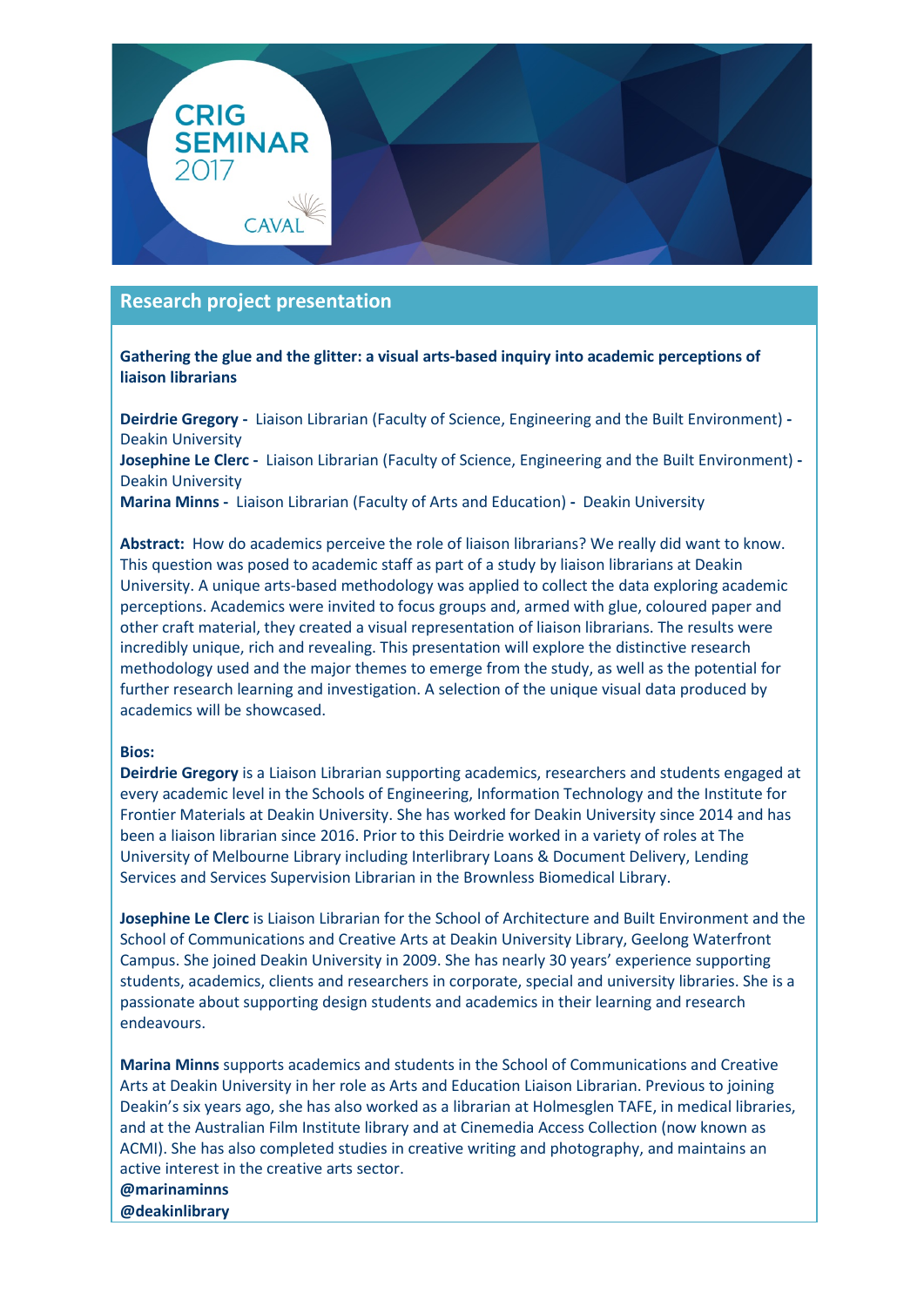

# **Breakout Session 1**

**Nominate your preferred session when you register**

# **Moving from question to project: Creating meaningful research**

**Anne Melles** - Subject Librarian - Sir Louis Matheson Library, Monash University **Hannah Fulton** - Research and Learning Coordinator - Sir Louis Matheson Library, Monash **University** 

**Session description:** What's a good topic? What's important for the profession and in your particular context? Which methods should you use? How do you choose a partner? How do you actually finish the project?

This hands-on workshop is designed to answer these and other questions. Activities in the session will help you plan your own practitioner research and prepare for writing a proposal for the project. There will also be opportunities to build your networks around common themes, and explore possibilities for collaboration.

# **Bios:**

**Anne Melles** is a Subject Librarian at Monash University Library. She is currently a doctoral candidate in the Faculty of Education, Monash University. Anne conducted a research project with a colleague on reference management practices in the Faculty of Arts at Monash University 2014- 2015.

**Hannah Fulton** is a Research and Learning Coordinator at Monash University Library. She has previously worked as a researcher and senior tutor in historical studies, particularly in study abroad units and large cohort teaching.

# **Session requirements**

• Participants should bring their own devices and connect to the Wi-Fi

**@aamelles @Han\_Fulton**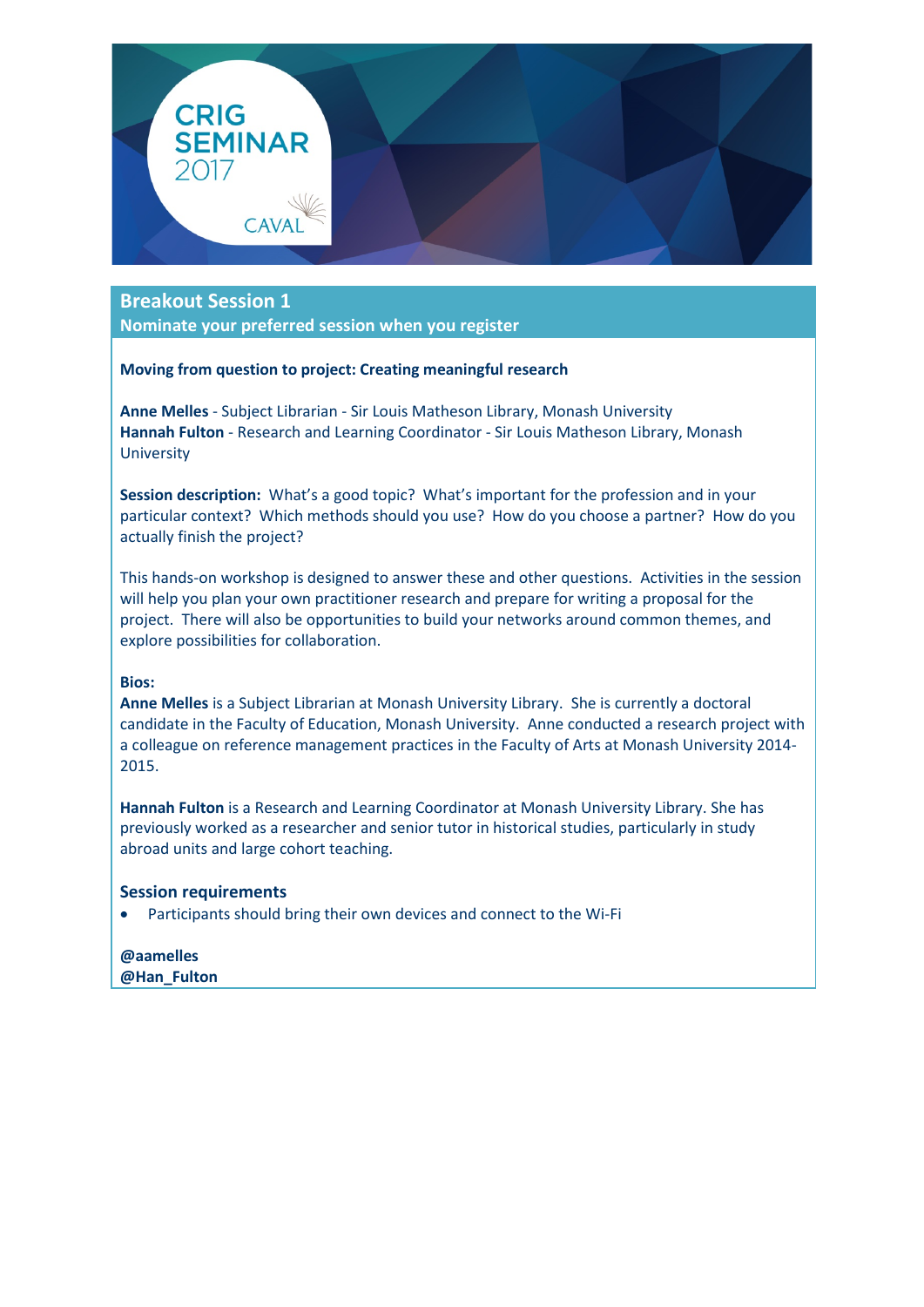

# **Breakout Session 2**

**Nominate your preferred session when you register**

# **Doing a PhD: Why on Earth would you do that to yourself?!**

**Dr Jane Garner** - Sessional Academic - RMIT University **Ms. Romany Manuell -** Subject Librarian - Art, Design and Architecture – Monash University

**Session description:** This session will explore the experience of undertaking a PhD in Library and Information Science. The presenters are at different stages of their doctoral studies and are able to identify the requirements, benefits and pitfalls of studying for a PhD. The session will be delivered as a presentation about the presenters' own research, followed by a discussion of the requirements, stages and outcomes of PhD study at both RMIT University and Charles Sturt University. Areas of research that suit doctoral study will be explored, along with an overview of recent PhD completions across the GLAMR industry. Participants will be encouraged to discuss their own ideas of research topics with the group, and to ask questions of the presenters and other participants.

**Dr. Jane Garner** is a sessional academic with the Information Management Program at RMIT University and a casual employee at Charles Sturt University School of Information Studies. She has recently completed her PhD where she researched the experience of using Australian prison libraries. Her research interests also include the use of ITC in education, the role of information organisations within their communities, and the provision of library and education services to members of closed or restricted communities.

**Romany Manuell** is the Subject Librarian for Art, Design and Architecture at Monash University. Since 2010, she has been actively involved in ALIA through the Students and New Graduates Group, and the New Generation Advisory Committee. This year, she accepted the position of Victorian Chapter Chair of Arlis/ANZ. In 2016, she began as a part-time PhD candidate at Charles Sturt University School of Information Studies. Her PhD explores the connections between Australian academic librarians and their role in education and training, a topic that combines her interests in librarianship and teaching.

# **@Rombloggy**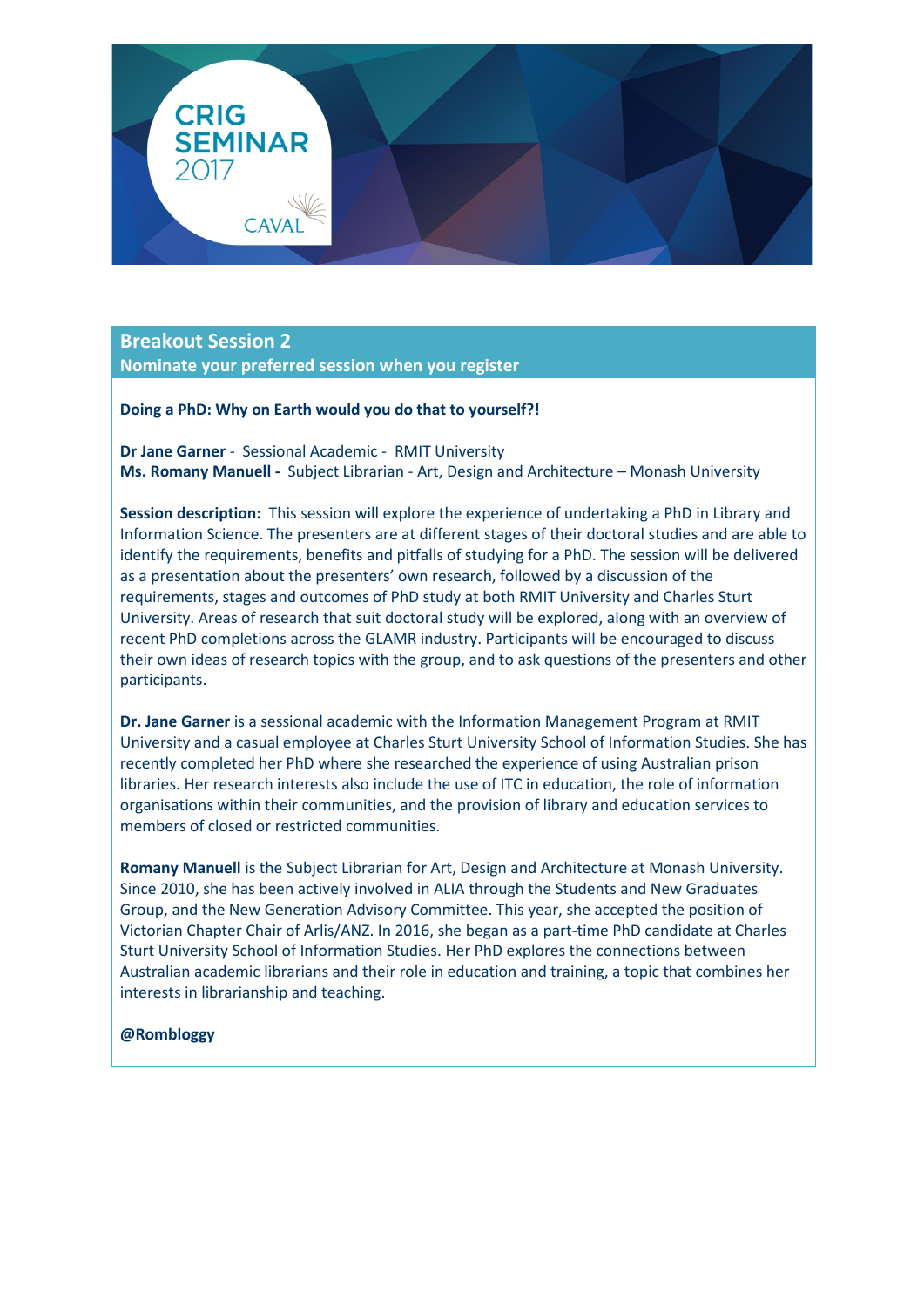

# **Breakout Session 3 (25 participants) Nominate your preferred session when you register**

# **Break & enter: Research collaboration doesn't happen overnight**

**Maureen O'Brien** - Senior Librarian (Health Sciences) - Australian Catholic University (Strathfield)

**Session description:** Being asked to partner within an academic faculty based research project team, does not happen automatically nor by chance. Maureen is currently a member of a School of Social Work research team at ACU which was recently awarded a \$20, 000 Learning & Teaching Committee grant to research best practice in authentic assessment of pre-placement skills in the Master of Social Work and Bachelor of Social Work programs.

This session addresses librarians working with academic researchers on faculty-based projects. Maureen will share details of how she is contributing to the research team and we will hear the perspectives of researchers in the project team. The session will include activities and opportunities for the workshop participants to discuss and share strategies to move from 'support' to collaborator, contributor and research partner.

# **Bio:**

Maureen O'Brien is a Senior Librarian supporting students, research and academic staff within the faculty of Health Sciences at the Australian Catholic University (Strathfield Campus). She has worked in a variety of roles over the past 10 years, Research Librarian for Defence Library Services (Brisbane), School Librarian at University of Western Sydney, Librarian at Curtin University Sydney. Maureen is passionate in providing service excellence to her clients and believes building productive working relationships, rapport and professional trust is crucial to her succeeding in the library profession.

# **Session requirements**

• Participants are encouraged to bring their own mobile device (with internet capability), however, not mandatory.

# **@MaureenTObrien**